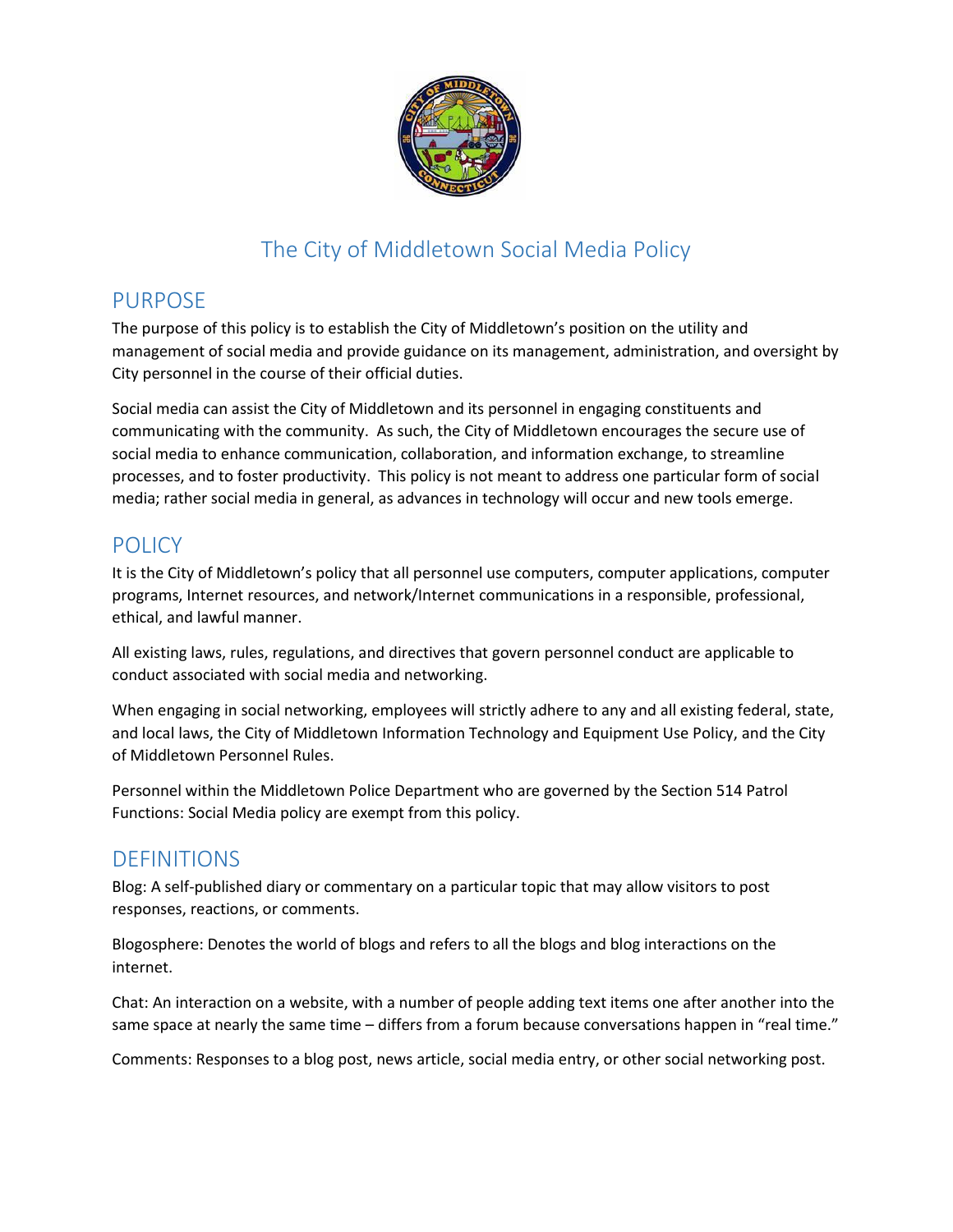Feed: A list of user's recent tweets which can be posted on other sites such as Facebook or an agency's website.

Forums: Discussion areas on websites where people can post messages or comment on existing messages at any time.

Page: The specific portion of a social media website where content is displayed and managed by an individual or individuals with administrator rights.

Post (noun): Content an individual shares on a social media or similar site or the act of publishing content on such a site.

Post (verb): The act of creating, uploading, editing, or adding to any social media outlet. This includes text, photographs, audio, video, or any other multimedia file.

Profile: Information that a user provides about the City on a social networking or similar site.

Social Media: A category of Internet-based resources that integrate user-generated content and user participation. This includes, but is not limited to, social networking sites, blogs and microblogging sites, photo and video sharing sites, wikis, and news sites that permit user contributed content.

Social Networks: Online platforms where users can create profiles, share information, and socialize with others using a range of technologies, such as Facebook, Twitter, LinkedIn, Usenet Group message or online bulletins boards, blogs, wikis, news sites, or other similarly developed formats.

Speech: Expression or communication of thoughts or opinions in spoken words, in writing, by expressive conduct, symbolism, photographs, videotape, or related forms of communication.

Tweet: A post or status update on Twitter.

Wall: The user's own profile page and the updates it contains. People can write updates on the City's wall that are viewable by all contacts.

Web 2.0: The second generation of the World Wide Web focused on shareable, user-generated content, rather than static web pages. Some use this term interchangeably with social media.

Wiki: Web page(s) that can be edited collaboratively by users.

YouTube: An online video community that allows users to upload video content, share that content, and view the videos uploaded by others. Viewers are able to rate videos and leave comments.

### PROCEDURE

Where the City of Middletown uses social media to advance the purposes and goals of the organization, its social media sites are intended to serve as a mechanism for communication between the public and the Department. The following procedures shall apply to these officially sanctioned uses:

### General Operating Procedures for City Sanctioned Use of Social Media

For accounts representing the City of Middletown as a singular entity ("City account"), no social media account is to be established unless authorized by the Mayor or his/her designee. Such social media accounts will be administered by personnel who have been authorized by the Mayor.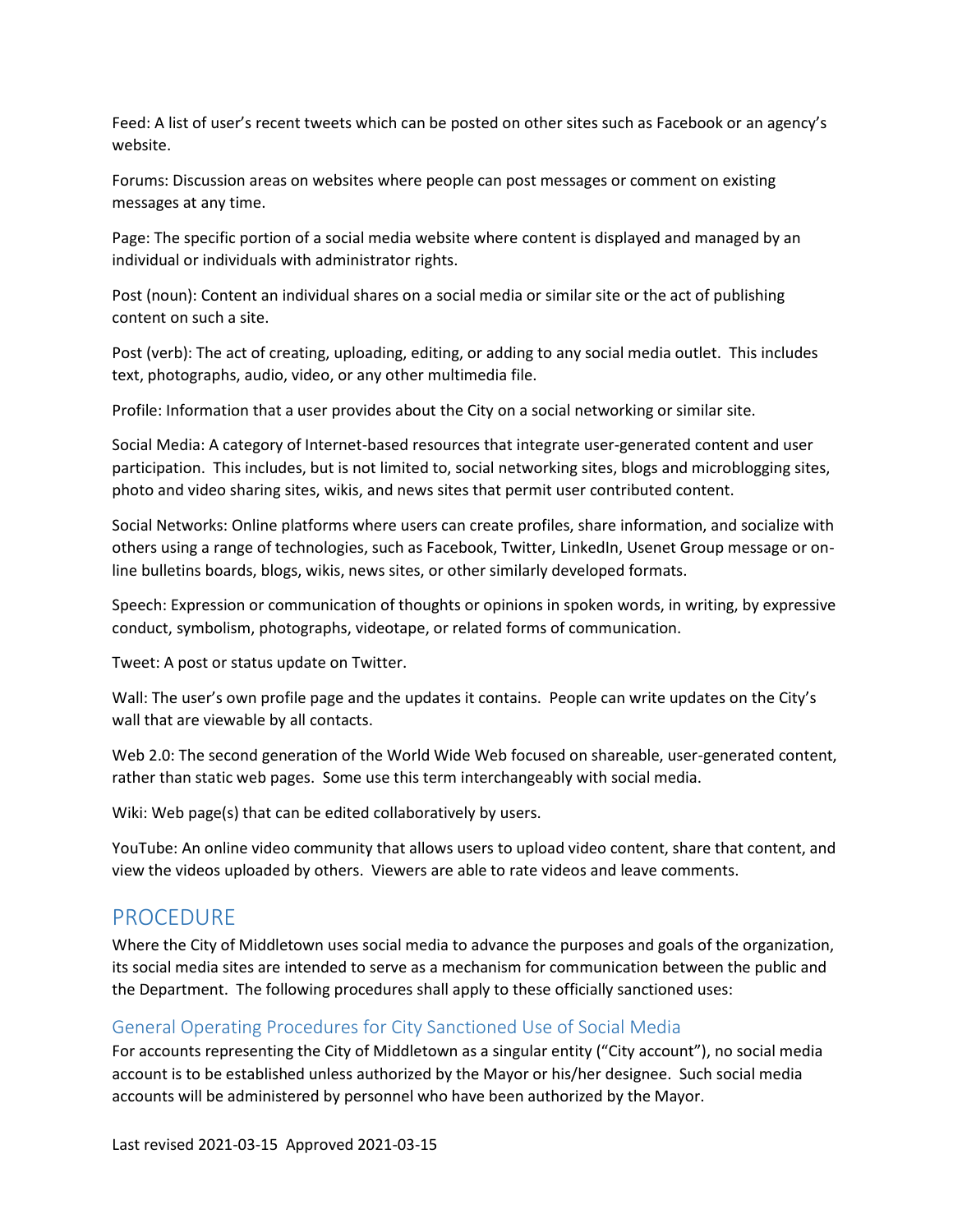For accounts representing a specific department or division ("Department account"), no social media account is to be established unless authorized by the department head or his/her designee. Such social media accounts will be administered by personnel authorized by the department head. Upon establishment of such a social media account, the department head is to inform the Mayor of the account and which personnel have been authorized to administer it.

Department heads must inform the Mayor of any social media accounts that predate this policy and provide a list of which personnel has been authorized to administer it. The central repository for this information shall be the Office of the Mayor or his/her designee.

For all accounts, only authorized personnel members shall have the authority to post content to a given social media site. Only the Mayor or his/her designee can authorize posts dealing with local, state, or national emergencies. Where possible, each social media page shall include the following:

- An introductory statement that clearly specifies the purpose and scope of the City's or department's presence on the website;
- The page(s) should link to the City's official website.
- City accounts shall clearly indicate they are maintained by the City and shall have the Mayor's Office contact information prominently displayed.
- Department accounts shall clearly indicate they are maintained by the respective department and shall have the department's contact information prominently displayed.

Social media content shall adhere to applicable laws, regulations, and policies, including all information technology and records management policies. Content may be subject to public records laws. Relevant records retention schedules can apply to social media content. As such, content must be managed, stored, and retrieved to comply with public records laws.

Where possible, social media pages should state that the opinions expressed by visitors to the page(s) do not reflect the opinions of the City of Middletown. Pages also shall clearly indicate that posted comments will be monitored and that the City of Middletown reserves the right to remove obscenities, off-topic comments, and personal attacks. Pages shall clearly indicate that any content posted or submitted for posting is subject to public disclosure.

Department accounts should only post content relevant to the department and should not cross-post or repost material from other department accounts.

### Conduct During Sanctioned Use of Social Media

When representing the City and its departments via social media outlets:

- Employees shall conduct themselves at all times as representatives of the City or department and, accordingly, shall adhere to all Department standards of conduct and observe conventionally accepted protocols and proper decorum.
- Employees shall identify themselves as an employee of the City.
- Employees shall not conduct political activities or private business on a City-wide or Department account.